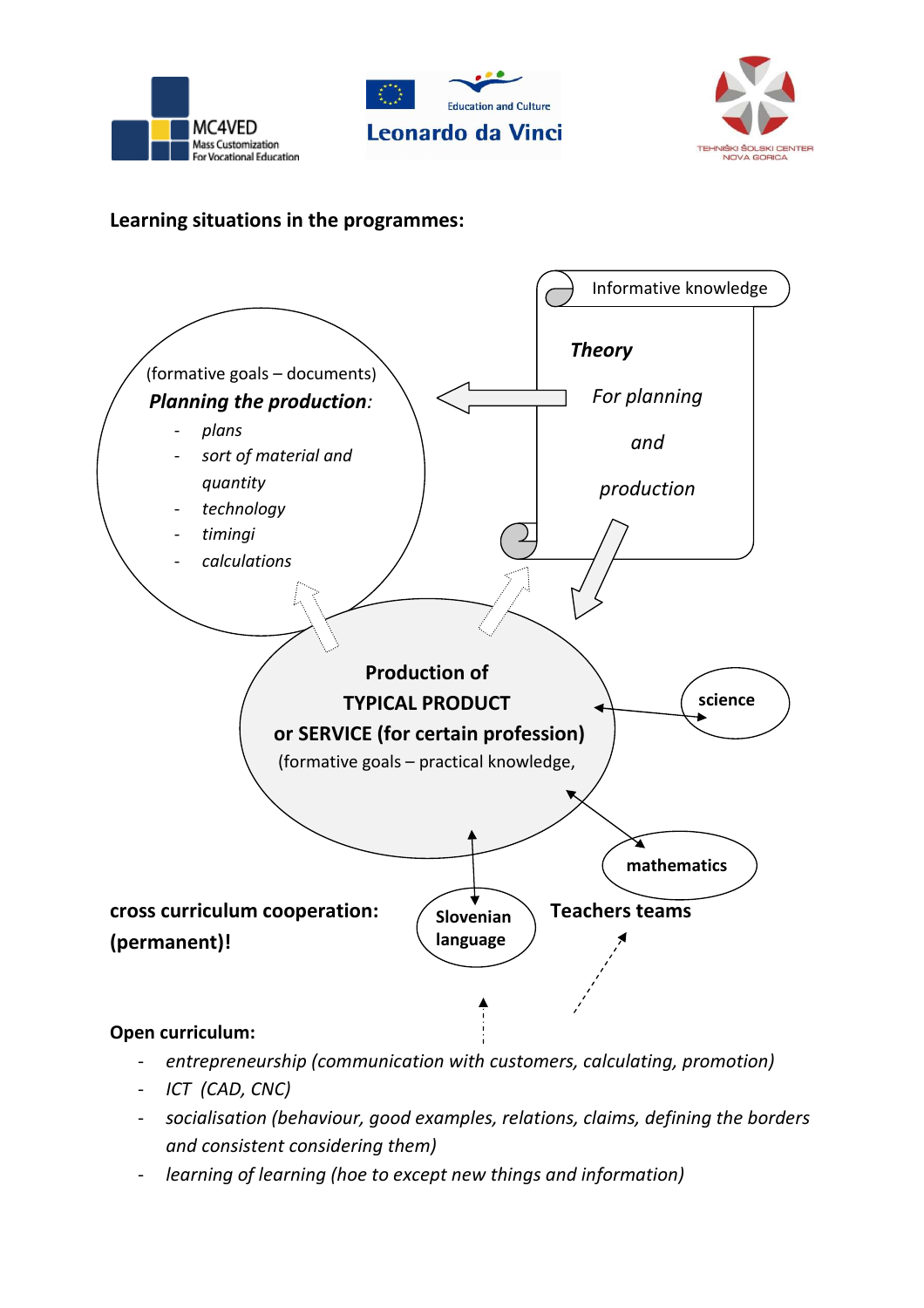





## **Learning situation 12 :** SM PRODUCT : **INDIVIDUAL PRODUCTION OF COMPLEX PRODUCT** (team planning of accomplishment – curriculum

| PROGRAM: Wood working 3. year<br>total time for accomplishment: 237 hours                                                                                                                                                                                                             |                                                                                                                                                            |                                                                                                                                                                                        |  |
|---------------------------------------------------------------------------------------------------------------------------------------------------------------------------------------------------------------------------------------------------------------------------------------|------------------------------------------------------------------------------------------------------------------------------------------------------------|----------------------------------------------------------------------------------------------------------------------------------------------------------------------------------------|--|
| Construction planning of production of the                                                                                                                                                                                                                                            | <b>Project production (Practice)</b>                                                                                                                       | Technological planning of the complex product                                                                                                                                          |  |
| complex product                                                                                                                                                                                                                                                                       |                                                                                                                                                            |                                                                                                                                                                                        |  |
| 90 hours                                                                                                                                                                                                                                                                              | 70 hours                                                                                                                                                   | 77 hours                                                                                                                                                                               |  |
| <b>OPERATIVE GOALS (informative and formative)</b>                                                                                                                                                                                                                                    |                                                                                                                                                            |                                                                                                                                                                                        |  |
| Student draw useful construction                                                                                                                                                                                                                                                      | Student produce complex (final) product                                                                                                                    | Student choose and plan consumption of materials,                                                                                                                                      |  |
| documentation for complex product: sketch,                                                                                                                                                                                                                                            | based on prepared documentation.                                                                                                                           | plan technology of production and calculate                                                                                                                                            |  |
| leading plan and documentation for each                                                                                                                                                                                                                                               |                                                                                                                                                            | production time.                                                                                                                                                                       |  |
| individual part.                                                                                                                                                                                                                                                                      |                                                                                                                                                            | Prepare technological documentation for product.                                                                                                                                       |  |
| <b>Contents</b>                                                                                                                                                                                                                                                                       |                                                                                                                                                            |                                                                                                                                                                                        |  |
| Students get acquainted with standards and<br>search pieces for complex product, sketch ties,<br>look for furniture hinges and connecting<br>elements. Student draw sketch of complex<br>product, composed plan and partial (per pieces)<br>plan of all product composition elements. | Students produce and shape all of product<br>elements with machine or by hand, protect<br>the surface, attach furniture hinges and<br>compose the product. | Synthesis of professional knowledge of student in<br>preparing whole technological documentation,<br>planning production time and calculation of selling<br>price for complex product. |  |
| <b>Learning strategy</b>                                                                                                                                                                                                                                                              |                                                                                                                                                            |                                                                                                                                                                                        |  |
| frontal teaching of new contents - using<br>$\blacksquare$<br>web material and information<br>students individually drawing (exercises)<br>$\blacksquare$                                                                                                                             | Student's individual work.                                                                                                                                 | Individual work of student (preparation of<br>$\blacksquare$<br>technical documentation)<br>Teacher's help to the individual student<br>(problem)                                      |  |
| <b>Minimum learning standard</b>                                                                                                                                                                                                                                                      |                                                                                                                                                            |                                                                                                                                                                                        |  |
| Students draw construction documentation for<br>complex product. Documentation consist all<br>basic information for production.                                                                                                                                                       | Students produce the product planed upon the<br>technological process.<br>Departure from technological documentation is<br>acceptable.                     | Students made technological documentation, calculated<br>the price of the product and explain the process of<br>calculations. Justify the choice of materials.                         |  |